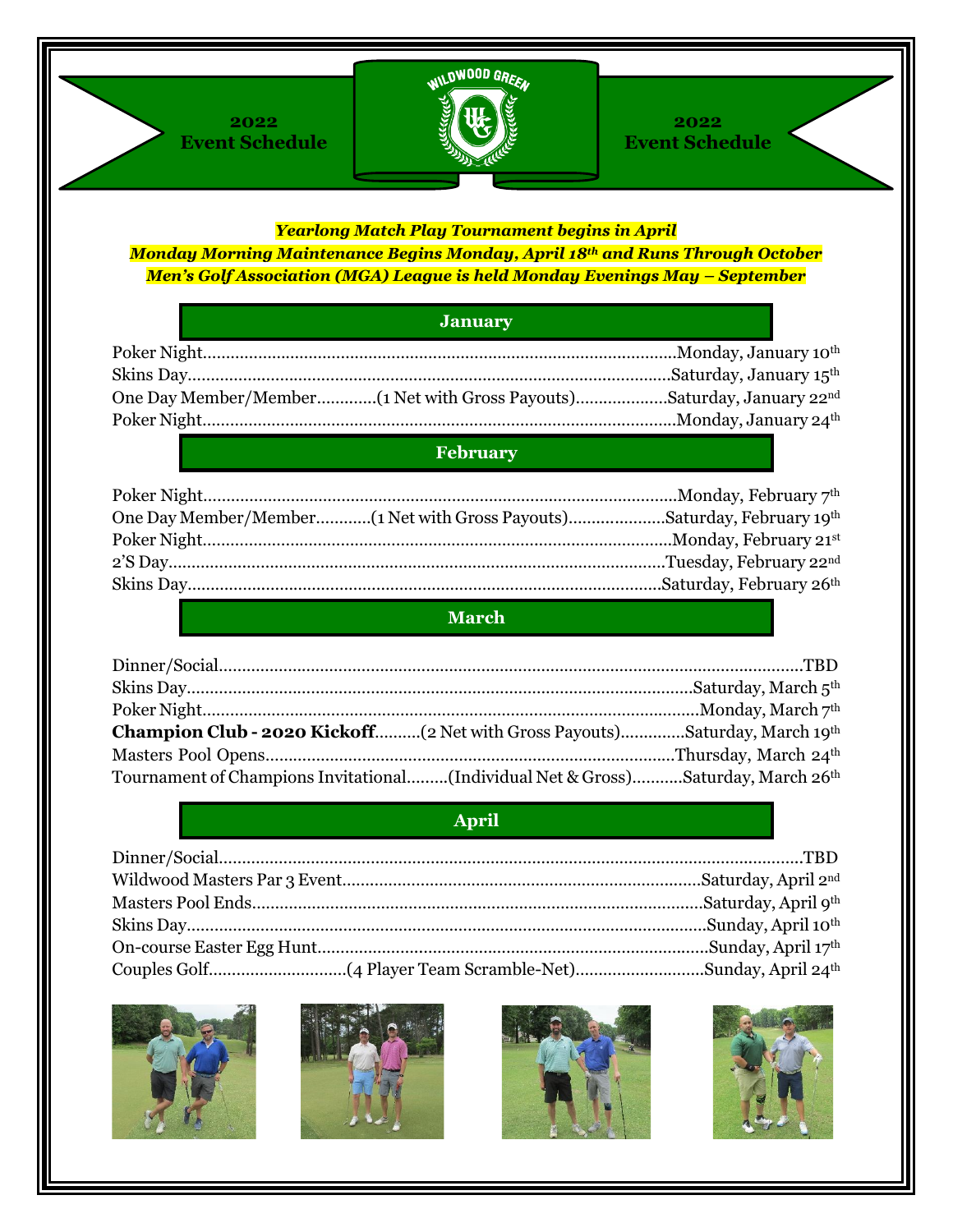## **May**

| Spring Member-Member(1 Net + 1 Gross)Saturday, May 21st - Sunday May 22nd |  |
|---------------------------------------------------------------------------|--|

### **June**

## **July**

| Aerification - 9 Holes Open Each DayTuesday, July 5th & Wednesday, July 6th |  |
|-----------------------------------------------------------------------------|--|
|                                                                             |  |
|                                                                             |  |
|                                                                             |  |
|                                                                             |  |

## **August**

| Two Day Member-GuestSaturday, August 20th & Sunday, August 21st |
|-----------------------------------------------------------------|
|                                                                 |
|                                                                 |

## **September**

## **October**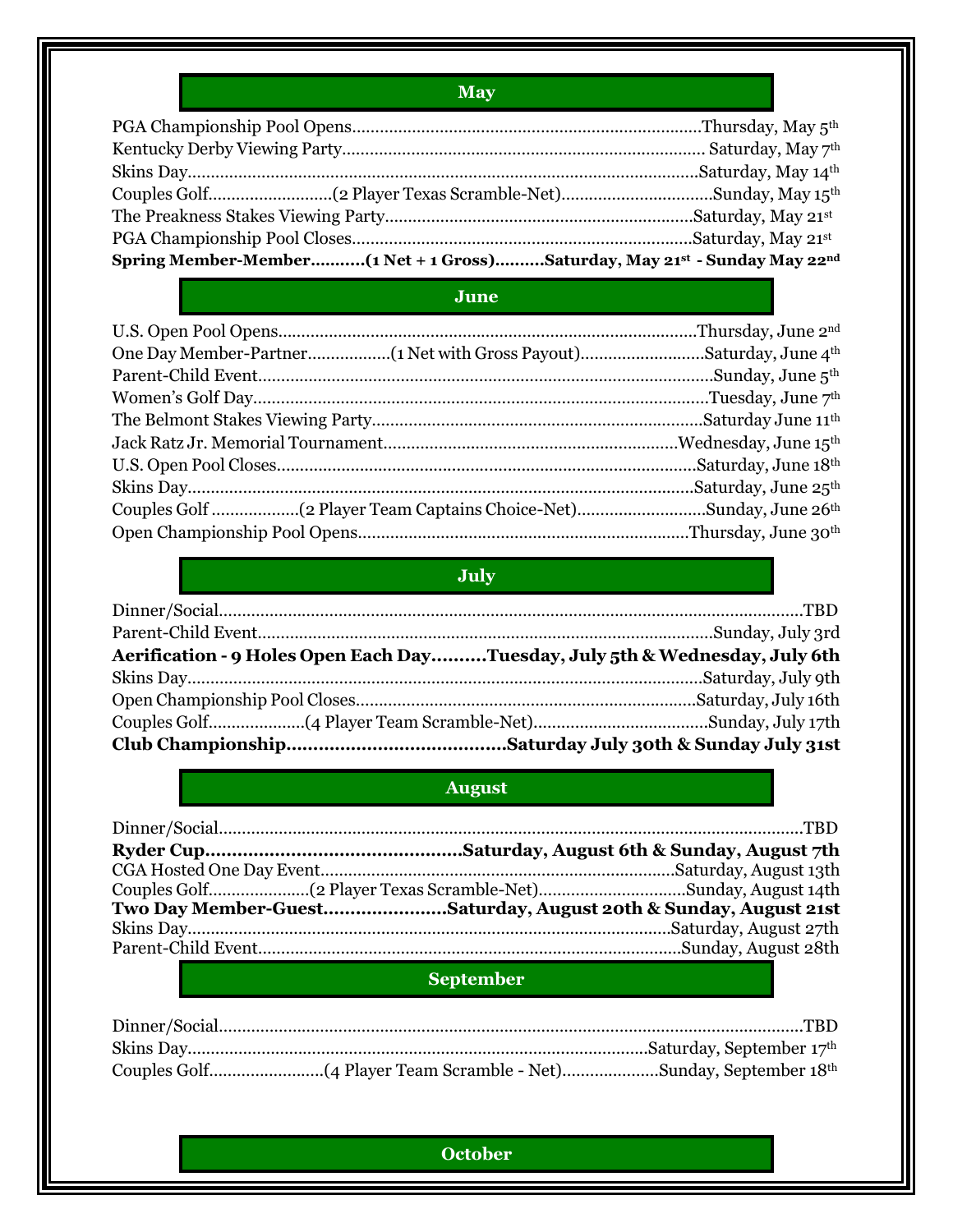## **November**

| One Day Member-Member(Pinehurst Alternate Shot)Saturday, November 5 <sup>th</sup> |  |
|-----------------------------------------------------------------------------------|--|
|                                                                                   |  |
|                                                                                   |  |
|                                                                                   |  |
|                                                                                   |  |

## **December**







# **Tournament Information,**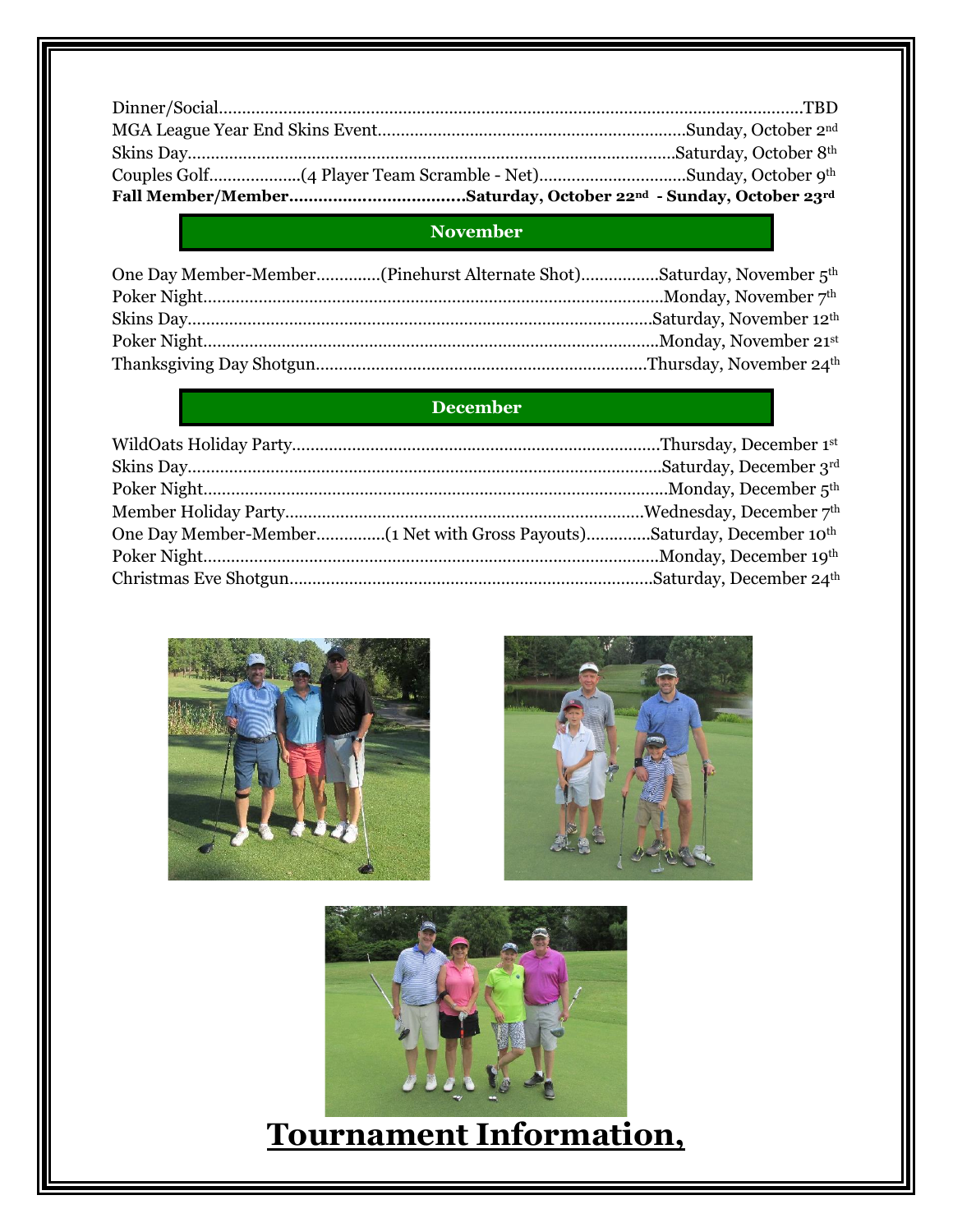# **Flighting Information, & Regulations**

#### **Wildwood Green will post all scores for events.**

**Competition Tees:** Each competitor's **set of tees** to be played will be assigned to the competitor based on the set of tees most commonly played from in their most recent handicap revision. In the event other courses have been played, the staff will assign a tee based on the other course's rating closest to that of a set of tees at Wildwood Green.

**Event Flighting:** Events will be flighted in the Spring & Fall Member-Member events, the Tournament of Champions event, and the Club Championship. For other club events flights will depend on field size. When there are 15 or more teams (30+ competitors) flights will be created and broken down as evenly as possible.

**Flight Basis:** Flights will be created by the lower handicap index of the team using the 12-month low handicap index of the individual as of the day of the signup deadline.

**Handicap Indexes:** The handicap index used for the event competitor will be the handicap index of each person on the day of the event signup deadline.

**Gross Payouts –** Gross will only be paid out in Flight 1 of a flighted event.

**Handicap Allowances:** \*Please see the attached Appendix C document from the USGA regarding handicap allowances\*

Net handicaps when playing your own ball with a partner(s) will be reduced by 10% or 5% depending on your gender. 90% of the course handicap will be used for male competitors and 95% of the course handicap will be used for female competitors.

- During net events where competitors play their own ball, if the difference between the two teammates' course handicap is more than 8 strokes after the 10% or 5% allowance, we will subtract an additional 10% from both players.
- 50% of the male competitor's course handicap will be used and 55% of the female's course handicap will be used in a **Texas Scramble format**.
- 10% of the combined team course handicap will be used in an **18 Hole Scramble format.**
- 5% of the combined team course handicap will be used in a **9 Hole Scramble format.**

During **match play events**, each competitor will receive 100% of their course handicap and then the low course handicap will play as a **zero** and the higher course handicap will receive the difference in strokes.